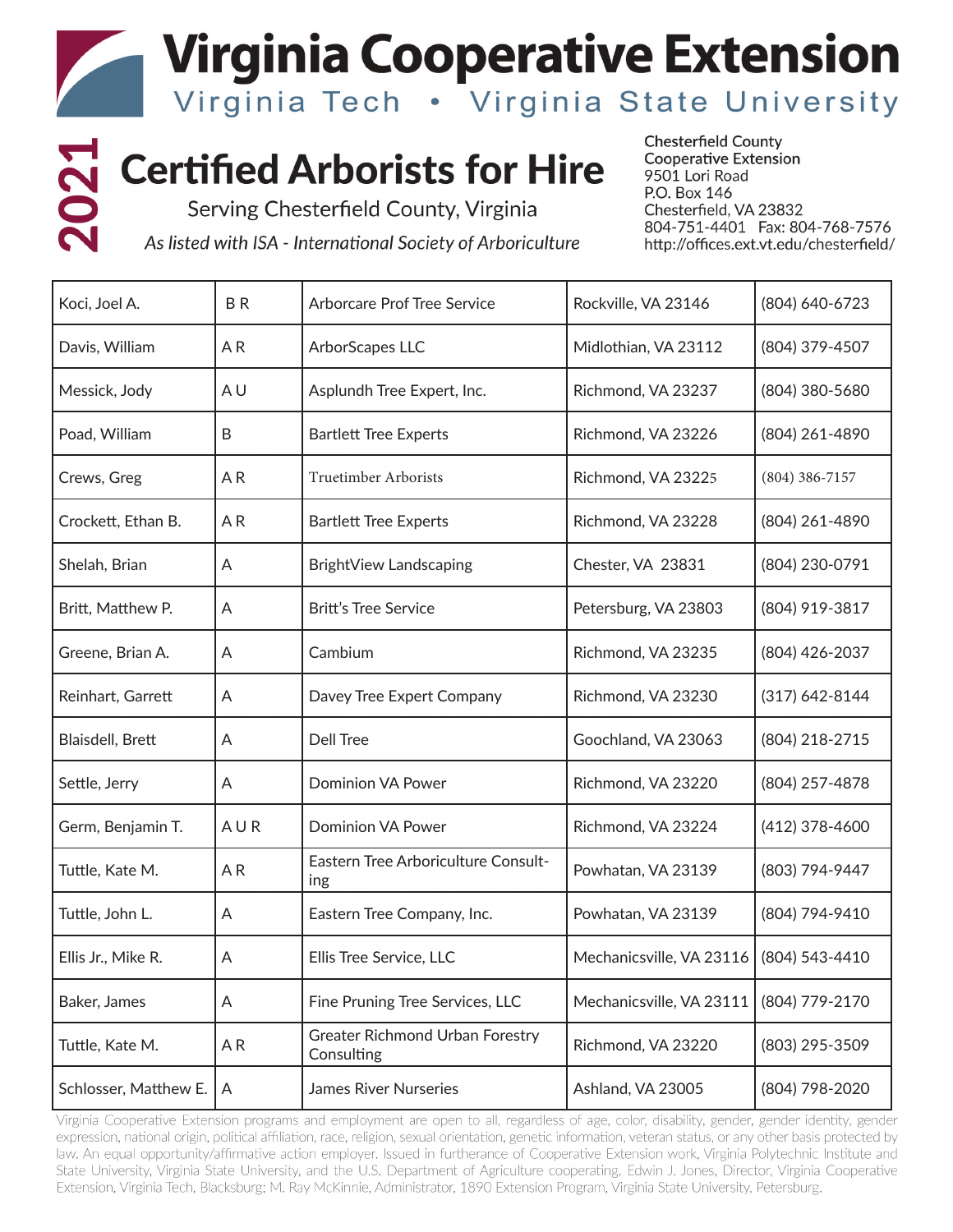| Newton, Tyree A.        | A              | <b>James River Tree Service</b>                      | Chesterfield, VA 23832 | (804) 276-7322 |
|-------------------------|----------------|------------------------------------------------------|------------------------|----------------|
| Lester, Janine          | BMR            | Landscape Design Consulting                          | Richmond, VA 23261     | (804) 337-6658 |
| Traynor, Michael A.     | A M            | MAT & Tree Landscape LLC                             | Midlothian, VA 23112   | (804) 218-9843 |
| Failing, Anthony        | AU             | Pennline Corp                                        | Ashland, VA 23850      | (804) 895-0890 |
| McDaniel, Kathy         | A <sub>U</sub> | Plantscapes LLC                                      | Midlothian, VA 23113   | (804) 379-2020 |
| Blackwell III, James H. | A              | Prince George Tree Service                           | Hopewell, VA 23860     | (804) 458-8674 |
| Elliott, Randall        | A              | R L Elliott Enterprises, Inc.                        | Ashland, VA 23005      | (804) 550-1760 |
| Carter, Jay S.          | A              | Robbins Landscaping                                  | Chesterfield, VA 23838 | (303) 680-7311 |
| Stockner, John R.       | A              | Rocky Creek Tree Service                             | Amelia, VA 23002       | (804) 561-3032 |
| Lee, Matt               | AR             | Root Down Tree Management                            | Richmond, VA 23227     | (804) 385-8974 |
| Licklider, James M.     | AT.            | Root Down Tree Management                            | Richmond, VA 23227     | (804) 218-0905 |
| Bock, Joseph W.         | A              | Sawtooth Tree and Garden LLC                         | Richmond, VA 23235     | (804) 432-0921 |
| Beasley, Neal           | A              | <b>Timmons Group</b>                                 | Richmond, VA           | (804) 615-2146 |
| Mather, Mike            | BMTR           | <b>Truetimber Arborists</b>                          | Midlothian, VA 23113   | (804) 989-1678 |
| Girardi, Peter          | AT             | Truetimber Arborists.                                | Richmond, VA 23225     | (804) 218-8733 |
| Dunavant, Andrew M.     | AT             | <b>Truetimber Arborists</b>                          | Richmond, VA 23234     | (804) 647-0259 |
| Jordan, Stephen         | AT             | <b>VDOT</b>                                          | Ruther Glen, VA 22546  | (540) 292-2107 |
| Anderson, Jason         | B              | Waters Edge Specialty Pruning &<br>Plant Health Care | Louisa, VA 23093       | (804) 517-2199 |
| Singleton, Lee M.       | A              | Woodchuckers Tree Service, Inc.                      | Midlothian, VA 23113   | (804) 387-6000 |
| Alli, Andrew            | A              | For Hire                                             | Richmond, VA 23225     | (804) 241-1771 |
| Brucato, Michael        | A U            | For Hire                                             | Chesterfield, VA 23832 | (804) 310-1017 |
| Johnston, George        | AR             | For Hire                                             | Richmond, VA 23233     | (804) 370-0115 |
| Fletcher, Grant         | AR             | For Hire                                             | Richmond, VA 23226     | (804) 334-4908 |
| Gee, Michael            | AMR            | For Hire                                             | Richmond, VA 23224     | (804) 316-1529 |
| Hillman, Jeffrey        | B              | For Hire                                             | Richmond, VA 23116     | (714) 872-3498 |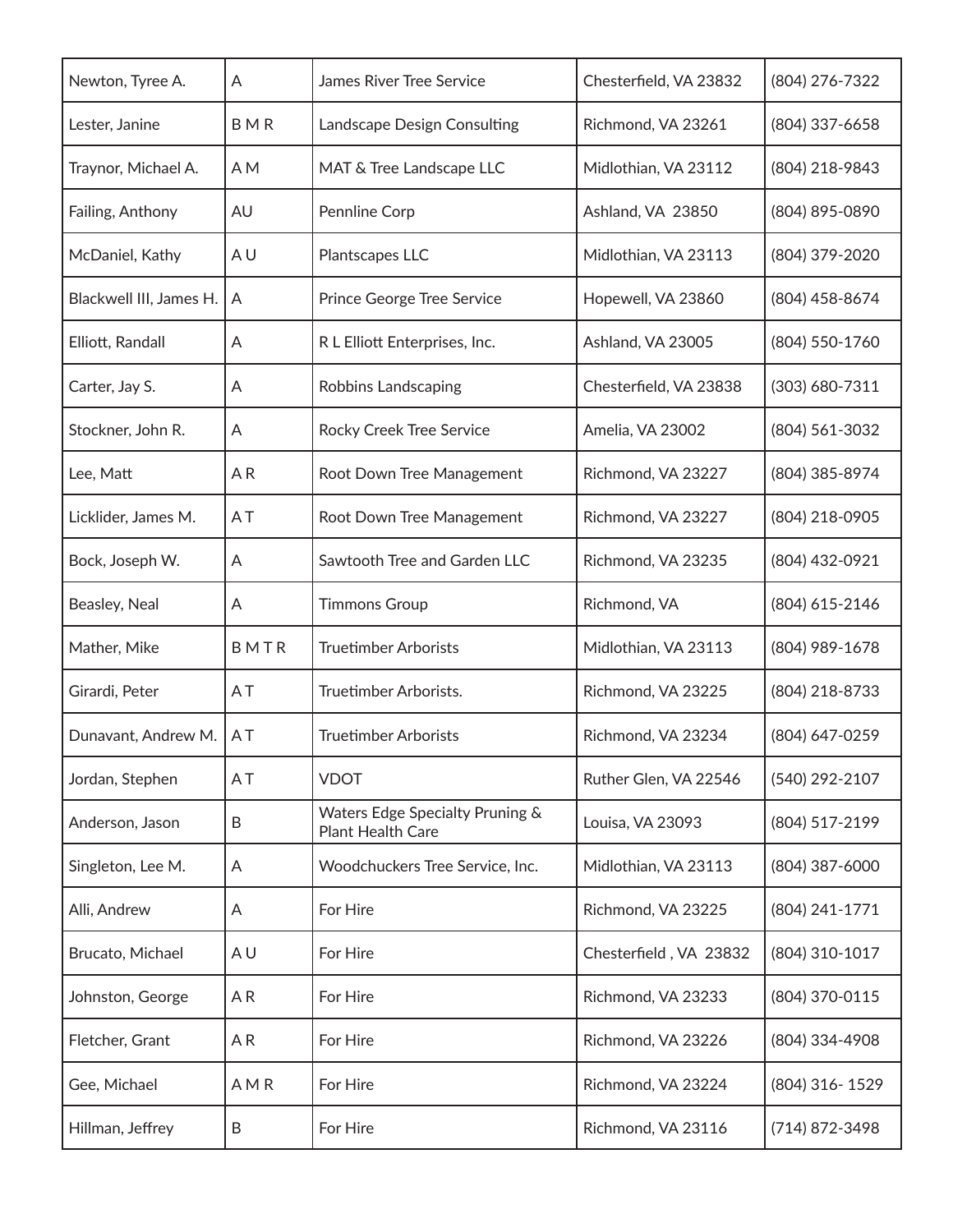| Ford, Debra L        | A  | For Hire                 | Ashland, VA 23005             | (804) 219-8557   |
|----------------------|----|--------------------------|-------------------------------|------------------|
| Staton, Michael H.   | A  | For Hire                 | Richmond, VA 23223            | (804) 241-1963   |
| Ward, Charles        | A  | For Hire                 | N. Chesterfield, VA<br>23236  | (804) 216-0510   |
| Ebersole, Michael T. | A  | For Hire                 | Montpelier, VA 23192          | (804) 833-2845   |
| Roadman, Seth J.     | A  | For Hire                 | Richmond, VA 23235            | (804) 512-0138   |
| Shanklin, Keith      | A  | For Hire                 | Ruther Glen, VA 22546         | $(215)$ 214-9821 |
| Reuse, Richard       | A  | For Hire                 | Midlothian, VA 23114          | (804) 840-2042   |
| O'Neil, Paul         | A  | For Hire                 | Richmond, VA 23224            | (804) 286-4932   |
| Stutts, Peter, J.    | AR | For Hire                 | Richmond, VA 23230            | (804) 615-8909   |
| Strohman, Jason N.   | A  | For Hire                 | Richmond, VA 23226            | (804) 381-1178   |
| Ernst, Jonathan R.   | A  | <b>Contract Arborist</b> | Highland Springs, VA<br>23075 | (804) 382-2329   |

#### **Certification Credentials Key**

- A = Certified Arborist
- B = Board Certified Master Arborist
- M = Municipal Specialist
- T = Tree Worker Climber Specialist
- L = Tree Worker Aerial Lift Specialist
- U = Utility Specialist
- R = Tree Risk Assessment Qualification

## International Society for Arboriculture www.isa-arbor.com



## **What Is a Certified Arborist?**

An arborist, by definition, is an individual who is trained in the art and science of planting, caring for, and maintaining individual trees. ISA Arborist Certification is a non-governmental, voluntary process by which individuals can document their base of knowledge. It operates without mandate of law and is an internal, self-regulating device administered by the International Society of Arboriculture. Certification provides a measurable assessment of an individual's knowledge and competence required to provide proper tree care.

Certification is not a measure of standards of practice. Certification can attest to the tree knowledge of an individual but cannot guarantee or ensure quality performance.

Certified arborists are individuals who have achieved a level of knowledge in the art and science of tree care through experience passing a comprehensive examination developed by some of the nation's leading experts on tree care. Certified arborists must also continue their education to maintain their certification. Therefore, they should be up-to-date on the latest techniques in arboriculture. For more information visit the ISA's consumer webpage: www.treesaregood.com

## **Selecting the Right Arborist for the Job**

When selecting an arborist,

• Check for membership in professional organizations such as the International Society of Arboriculture (ISA), the Tree Care Industry Association (TCIA), or the American Society of Consulting Arborists (ASCA). Such membership demonstrates a willingness on the part of the arborist to stay up to date on the latest techniques and information.